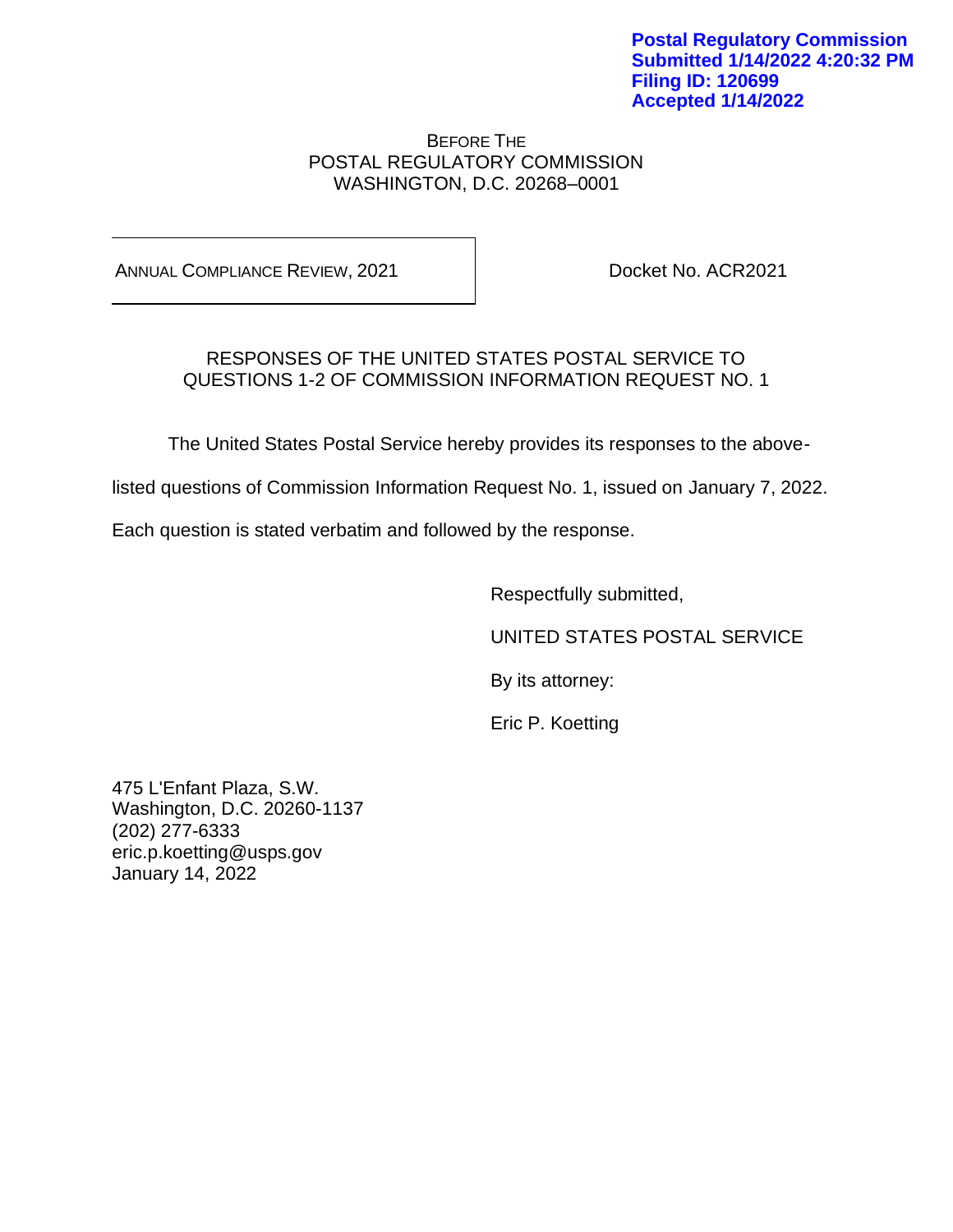- **1.** The Postal Service recently initiated a pilot program to expand consumer financial services by allowing postal retail customers to cash payroll and business checks in exchange for stored value gift cards (Pilot Program).<sup>1</sup>
	- a. Please identify the date(s) on which the Pilot Program was initiated, and in which locations it was implemented.
	- b. Please identify and provide any market research or outreach the Postal Service conducted prior to implementing the Pilot Program that demonstrates a customer need or existing customer demand for the exchange of payroll or business checks for single-use gift cards.
	- c. Please discuss the Postal Service's rationale to commence the Pilot Program without Commission review, especially in light of the statement attributed to a Postal Service spokesperson that ties the Pilot Program to "*[o]ffering new products and services* that are affordable, convenient and secure aligns with the Postal Service's Delivering for America 10-year plan…." *See* Heckman n.2, *supra* (emphasis added).
	- d. Please confirm the fee charged for purchasing a single-use gift card is \$5.90, independent of the value of the gift card purchased.
	- e. Please confirm the maximum accepted payment for a gift card by business or payroll check, including any fees for said gift card, is \$500. If not confirmed, please explain.
	- f. Please confirm that the only payment methods accepted by the Postal Service for the gift cards in the Pilot Program are payroll and business checks and not personal checks. Additionally, please identify the criteria the Postal Service uses to classify a check as a "business check."
	- g. Please explain whether the payroll or business check must be used in its entirety in payment for one or more gift cards totaling \$500 less the number of \$5.90 fees.
	- h. Please identify any limit the Postal Service places on the frequency of transactions for single-use gift cards purchased as part of the Pilot Program, and how the Postal Service enforces those limits. For example, is a single customer able to purchase multiple gift cards with separate checks as part of separate transactions?

<sup>1</sup> *See* Jory Heckman, *USPS pilot expands postal banking services after years of skepticism,*  Federal News Network (October 4, 2021), available at *https://federalnewsnetwork.com/agencyoversight/2021/10/usps-pilot-expands-postal-banking-services-after-years-of-skepticism/*.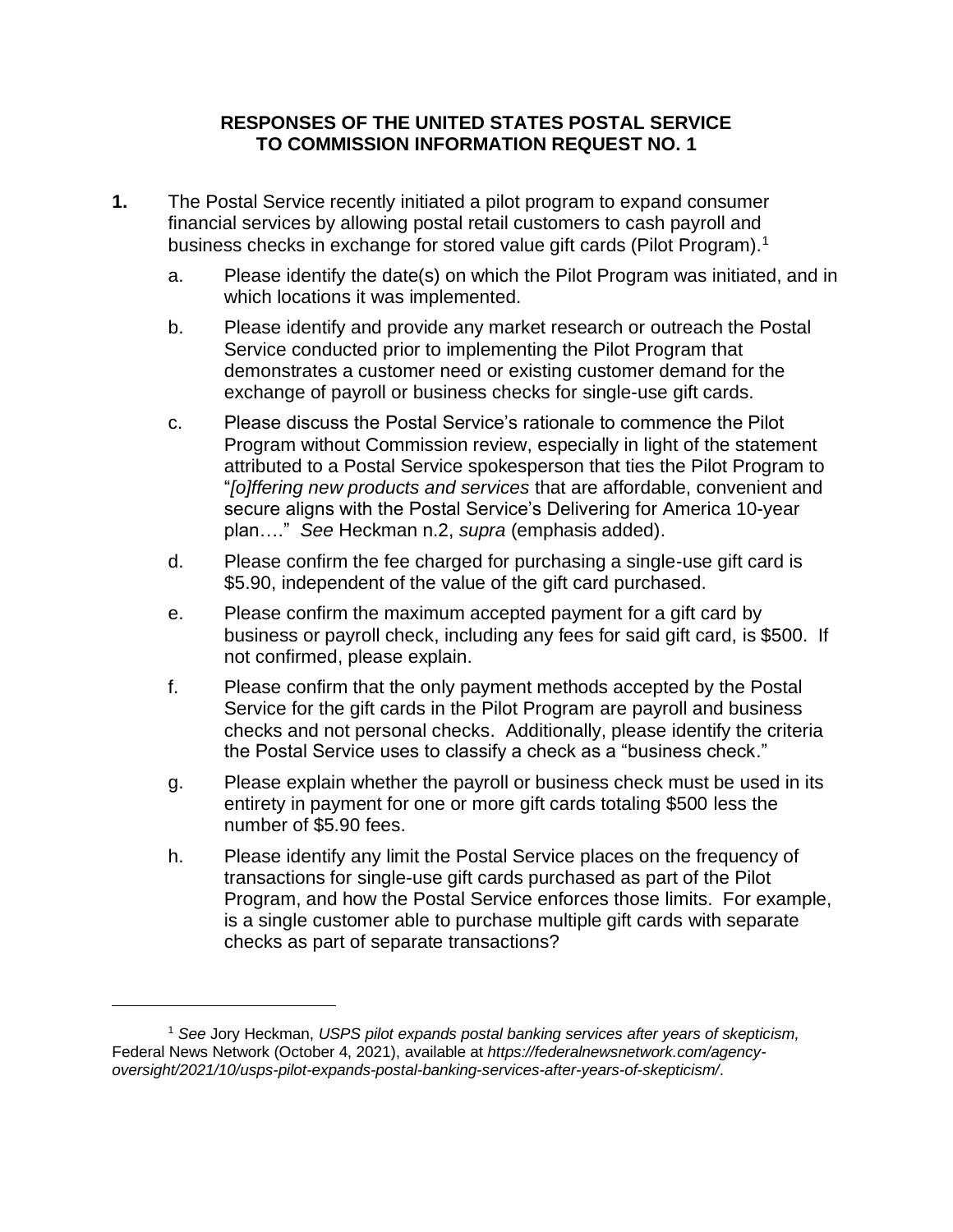- i. Please explain whether the Postal Service is able to track gift card purchases made by payroll or business check across locations or shifts. If so, how?
- j. Please confirm that the Postal Service will not exchange any portion of a business or payroll check for cash, *e.g.*, in instances where the value of the check is greater than the value of the gift card(s) and applicable fee(s).
- k. Please explain whether the single-use gift cards are returnable, and if so, how the Postal Service refunds a transaction paid by a payroll or business check.
- l. Please explain how the Postal Service intends to evaluate the success or failure of the Pilot Program, providing specific metrics or criteria if applicable.
- m. Please identify any plans for expanding the Pilot Program (either to new locations or other payment methods) in the next fiscal year, if applicable. Alternatively, please describe in detail any plans for termination of the Pilot Program, if applicable.
- n. Please provide the total cost, revenue, and volume data for the Greeting Cards, Gift Cards, and Stationary products sold as part of the Pilot Program disaggregated by gift card amount and payment method as of the date of this request.
- o. Please explain the types of training, if any, the Postal Service expects that mail clerks will need in order to provide financial services, including how to identify potentially fraudulent payroll or business checks. Please include a description of any existing training for mail clerks that may be applicable to the provision of financial services.
- p. Please describe any training or guidance materials provided to Postal Service employees at the Pilot Program locations.
- q. Please explain the types of safeguards, if any, the Postal Service has in place in order to confirm the validity of payroll and business checks, *e.g.*  the use of external companies that provide immediate, electronic guidance on check validity.

## **RESPONSE:**

a. The pilot program was initiated on September 13, 2021 at four post office retail

locations: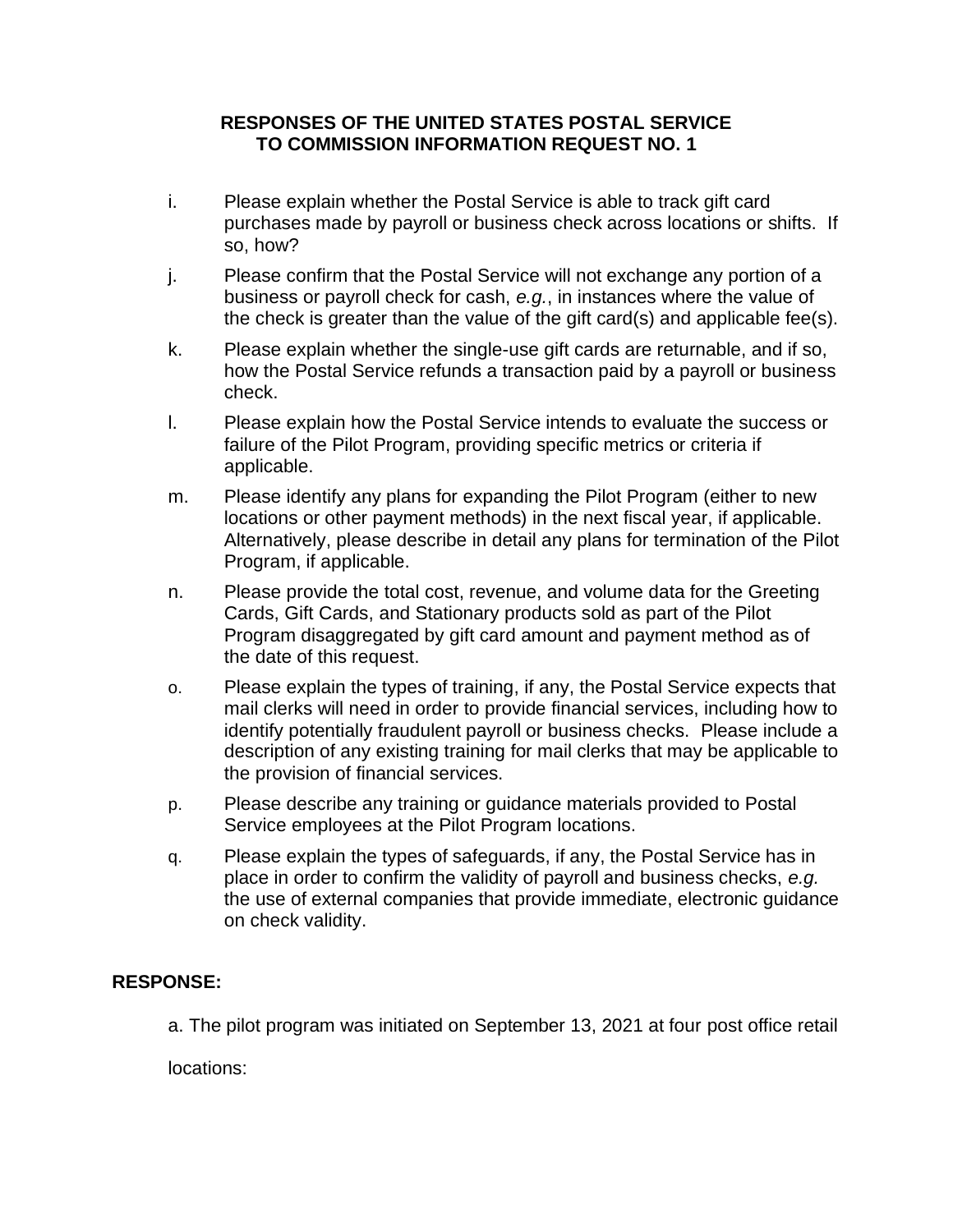- Baychester Post Office, 1525 E Gun Hill Road, Bronx, NY 10469
- Bailey Crossroads Post Office, 6021 Leesburg Pike, Falls Church, VA 22041
- National Capital (Dorthey Height) Post Office, 2 Massachusetts Ave NE, Washington DC 20002
- Baltimore Post Office, 900 E Fayette Street, Baltimore, MD 21233

b. Representatives from a major postal union identified this as an initiative that could potentially be useful for a segment of consumers, and the Postal Service agreed to the pilot to be responsive to that request of a key stakeholder. The pilot will help determine operational capability and also whether this initiative provides a benefit to the communities involved.

In terms of market research, in April 2021 the Postal Service conducted a survey (USPS AYTM Survey) to gain initial insights into this market. Additionally, we considered other secondary research, including a survey conducted by the Federal Deposit Insurance Corporation (FDIC 2019 Survey: How America Banks: Household Use of Banking and Financial Services). The Postal Service also reviewed some previous OIG reports, to the limited extent that those reports discussed the potential usefulness of expanding the ability of customers to cash checks at retail locations. (OIG RARC Report 2015: The Road Ahead for Postal Service Financial Services and USPS Alternative Financial Services Market Analysis 2021; and OIG White Paper, 2014 Providing Non Bank Financial Services for the Underserved.) Materials relating to this research are provided under seal as part of USPS-FY21-NP32.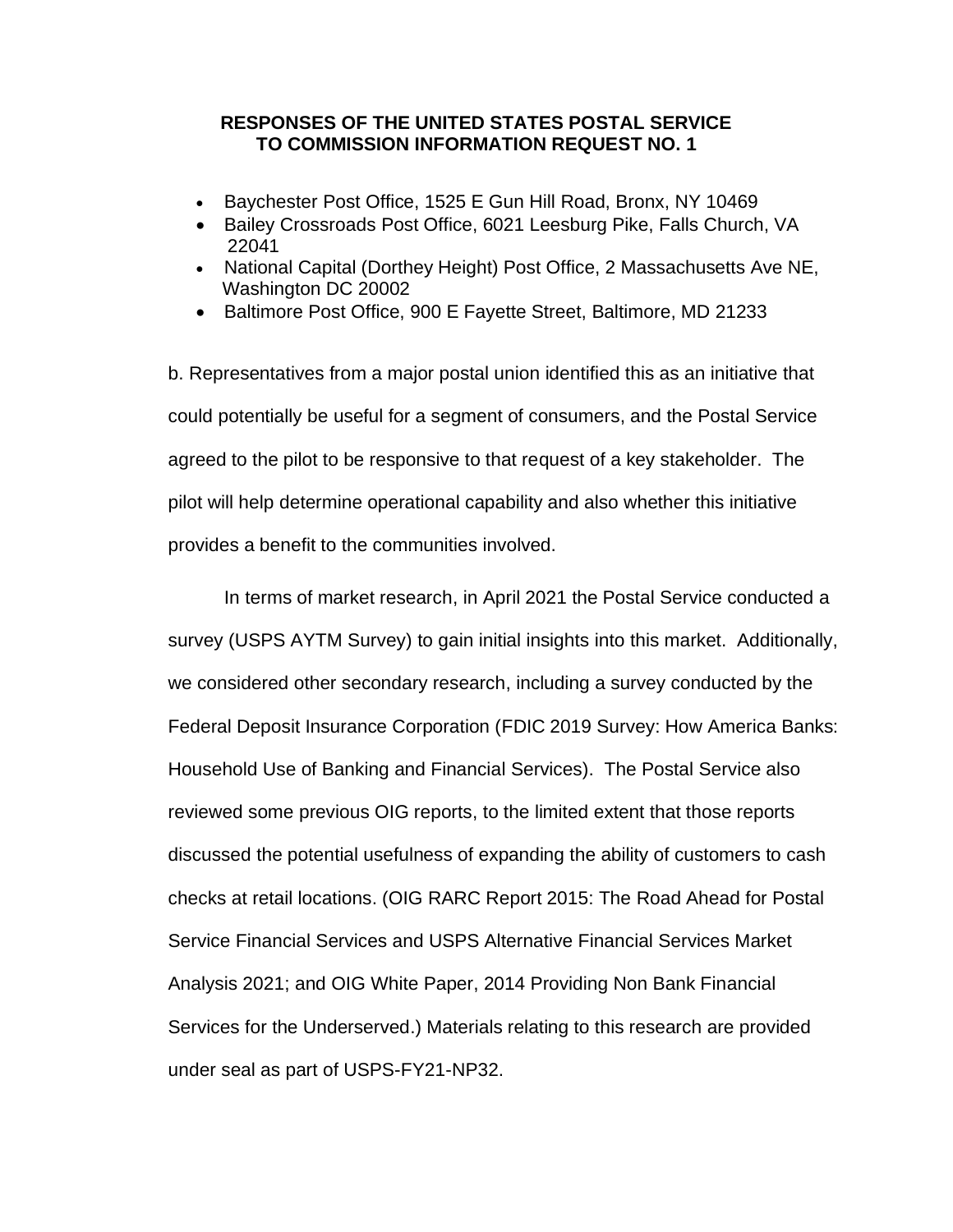c. Postal Regulatory Commission review was considered unnecessary because the gift card product was approved in 2014 under the competitive product category of Postal Services. The current pilot is merely testing a new form of payment for an established postal product – gift cards. This did not require a change to the Mail Classification Schedule. The pilot is, moreover, simply a timelimited test that is limited in geographic scope.

d. Not confirmed. The customer is charged a fee of *\$5.95* for a variable gift card up to \$500.

e. Confirmed. The total amount loaded on the gift card must not exceed \$500 per day per customer.

f. Not confirmed. Customers can use cash, debit cards, Postal Money Orders, and traveler's checks to purchase Gift Cards. In the pilot locations, the additional forms of payment accepted are payroll or business checks made payable to the customer. A business check is defined as a printed check with company's name pre-printed on it that is made out to the customer.

g. Yes, the payroll or business check must be used in its entirety in payment for one or more gift cards totaling \$500. Any amount can be placed on a variable gift card up to \$500 for a fee of \$5.95.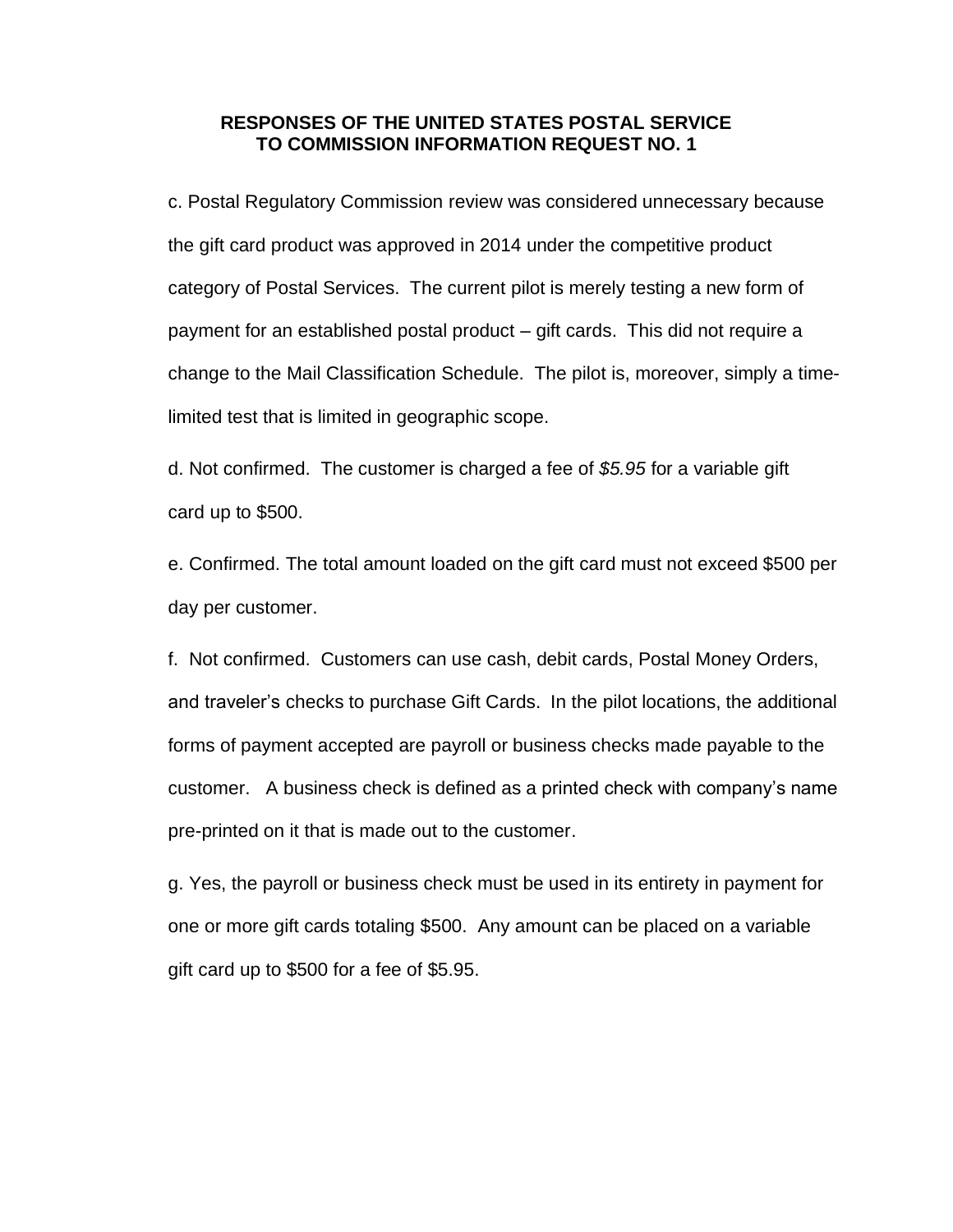h. The total amount loaded on the gift card must not exceed \$500 per day per customer. Multiple gift cards can be purchased as long as the customer pays the \$5.95 fee for each gift card, and the total does not exceed \$500 per day.

i. Transactions for gift cards are captured within our point-of-sale system, enabling the ability to track gift card purchases at any location or on any shift. This applies to all gift card purchases, and is not a new practice created for this pilot program.

j. Confirmed, no cash is disbursed.

k. Once the gift card is activated, the gift card cannot be returned for a refund or credit. This policy applies to all gift card purchases, and is not a restriction created for this pilot program.

l. The pilot will assess consumer usage and hence whether there is a benefit to the communities involved, operational capabilities, number of business and payroll checks cashed, and funds transferred to a gift card.

m. Although we are considering potential next steps for this initiative, no decisions or definitive plans regarding terminating, changing, or expanding the pilot have been made. Such decisions are pending further evaluation of the pilot.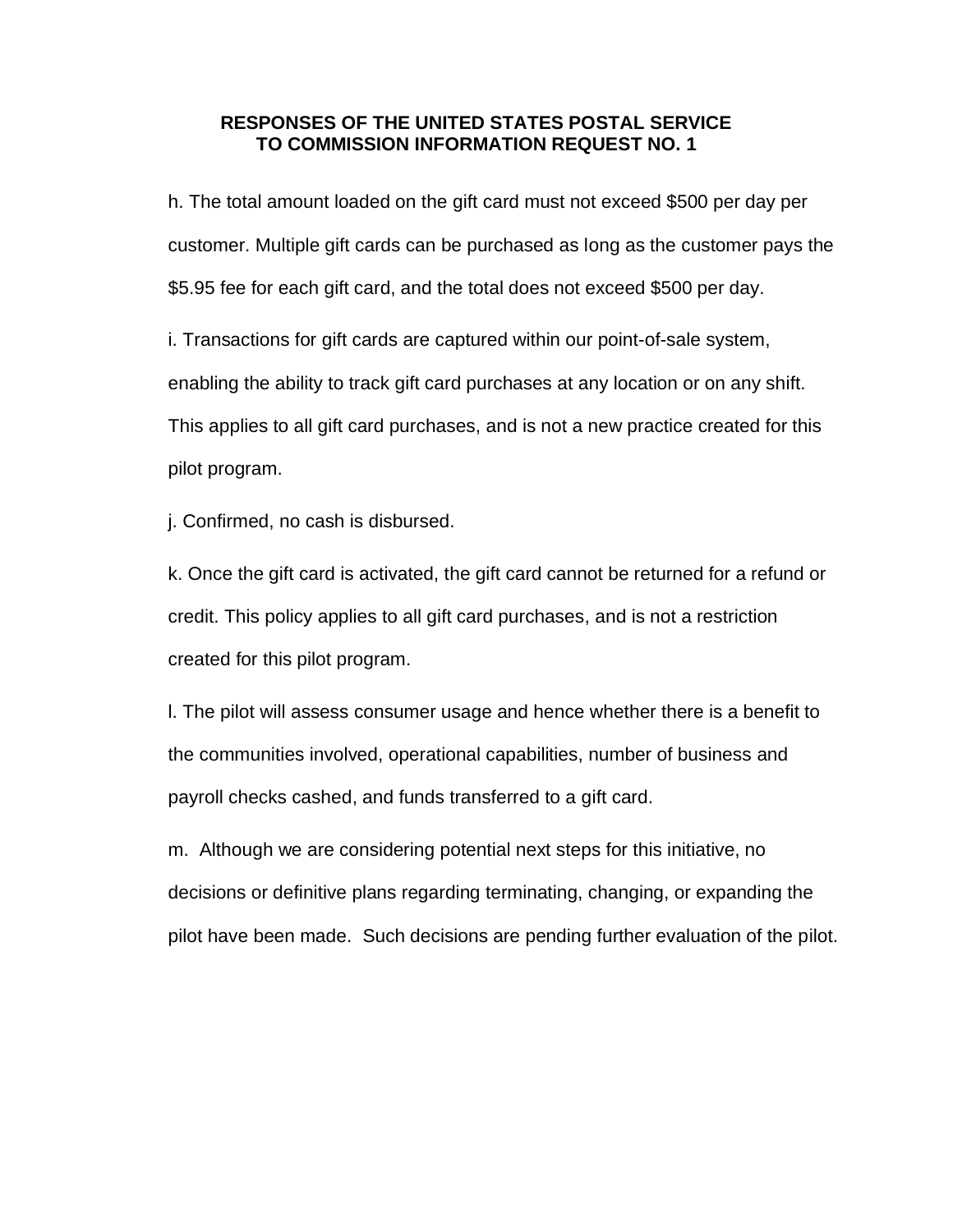n. Unlike what is perhaps suggested in the question, Greeting Cards and other Stationary products are not part of the pilot program. The table listed below provides gift card volume and value data for the for the additional payment method being tested at the four pilot sites location To provide additional context for these data, comparable information is provided under seal as part of USPS-FY21-NP32 for Gift Cards purchased with the other methods of payment. The fee revenue for the six gifts cards associated with business checks is \$35.70. We currently do not track gift card cost data specific for these sites.

| GIFT CARDS SALES (Volume & Value) from 9/13/21 to 1/12/22 |                   |                   |                    |                       |               |
|-----------------------------------------------------------|-------------------|-------------------|--------------------|-----------------------|---------------|
|                                                           | <b>BRONX</b>      | <b>BAILEY'S</b>   |                    | <b>DOROTHY</b>        |               |
|                                                           | <b>BAYCHESTER</b> | <b>CROSSROADS</b> | <b>BALTIMORE</b>   | <b>HEIGHT STATION</b> |               |
| PILOT SITES                                               | <b>STATION</b>    | <b>VIRGINIA</b>   | <b>MAIN OFFICE</b> | <b>WASHINGTON DC</b>  | <b>TOTALS</b> |
| CHECK-#GIFT CARDS (PILOT)                                 |                   |                   |                    |                       | 6.            |
| <b>GIFT CARD VALUE</b>                                    |                   | \$212.28          | \$248.08           | \$88.10               | \$548.46      |
| Avg Value Per Gift Card                                   |                   | \$212.28          | \$82.69            | \$44.05               | \$91.41       |

o. We are currently offering gift cards for sale and gift cards have been determined by the Commission to be a postal service. The Postal Service does not consider the sale of gift cards to constitute the provision of financial services. Since all these locations already offer gift cards, minimal training was necessary to allow an additional form of payment (business and payroll check) to be accepted for a gift card transaction. Please see the response to subpart p regarding that training.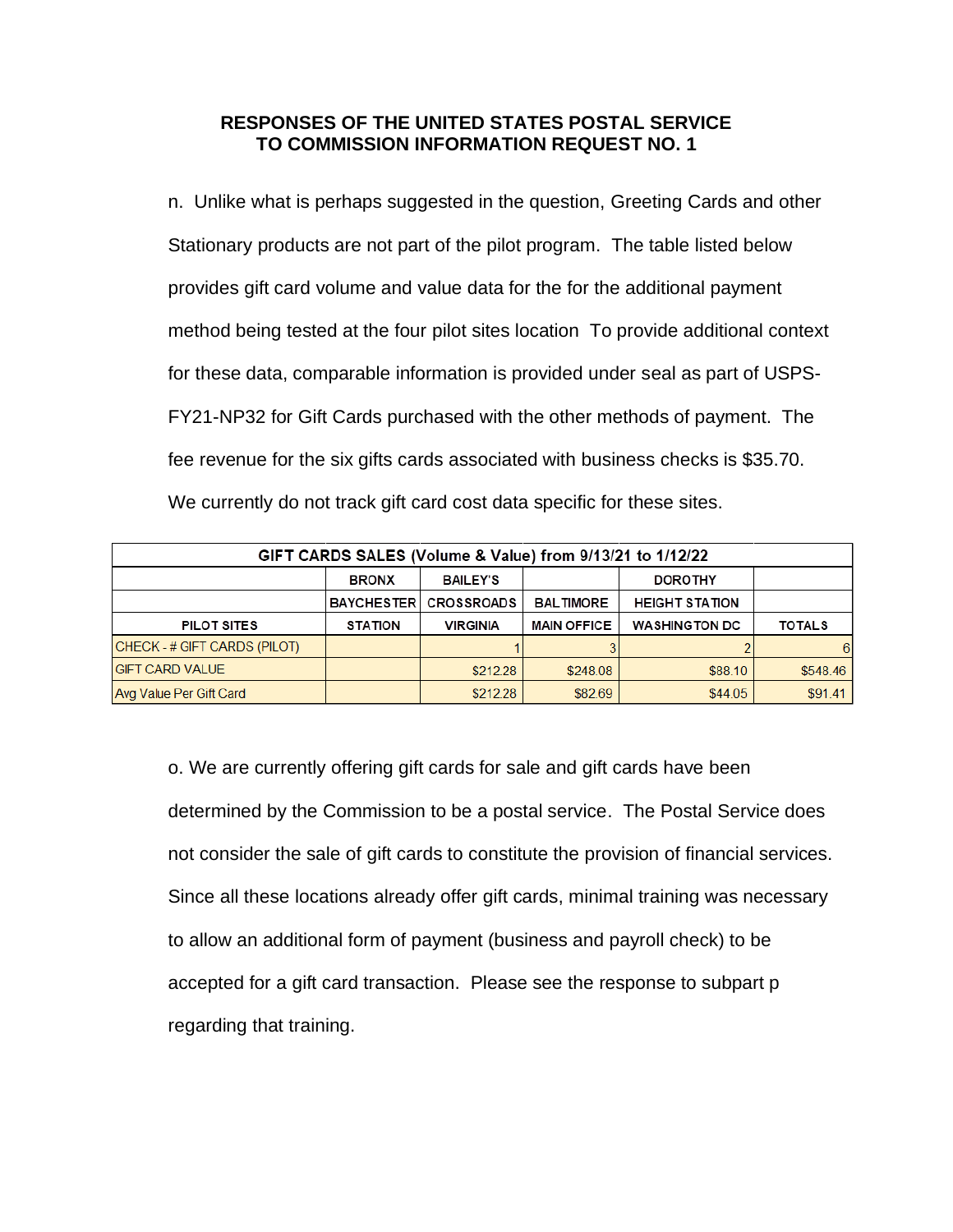p. In partnership with a major postal union, the Postal Service conducted training for all (28) clerks and (8) management staff at the four pilot locations, which included a Service Talk, FAQs, PowerPoint and ZOOM training. The training consisted of content providing a background of the pilot, and discussions of check handling processes, standard work instruction for the transaction including Point-of Sale workflow, and FAQs. Materials associated with this training are provided under seal as part of USPS-FY21-NP32 in order not to jeopardize the potential effectiveness of fraud countermeasures covered in the training.

q. Checks are accepted in accordance with Handbook F101, which includes a check clearing validation process in all retail locations, including the four pilot locations. The Postal Service is exploring enhanced verification services to provide additional check validation for retail products and services purchased with a check.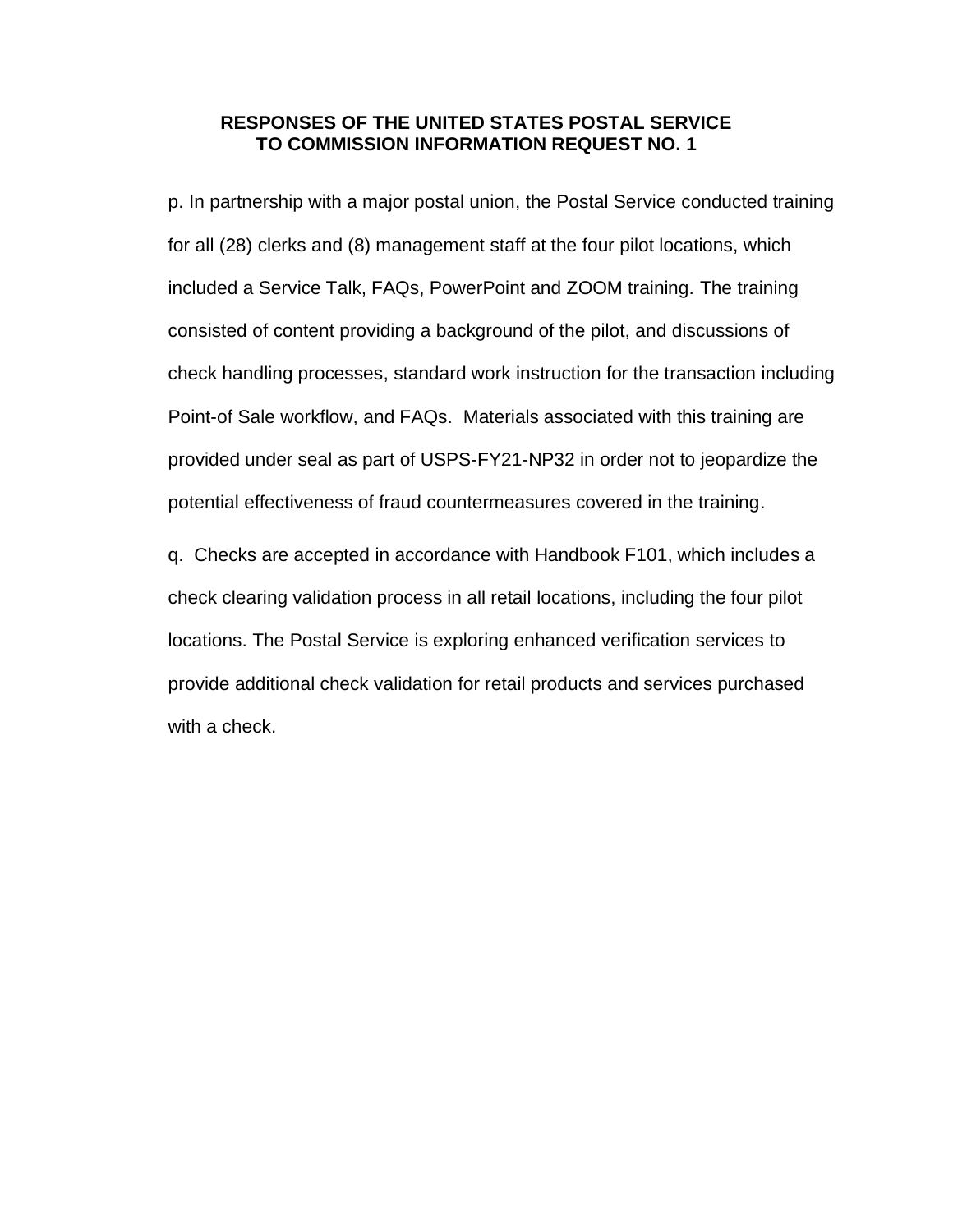- **2.** In Docket No. MC2014-26, the Postal Service sought to add Gift Cards as a price category within the Greeting Cards and Stationary competitive product.<sup>2</sup> In its request, the Postal Service states that "[g]ift cards purchased at Post Offices are likely to be mailed, similar to greeting cards and stationary," and "that selling gift cards at Post Offices will foster the use of the mails." Docket No. MC2014-26 Request at 7. It further states that "selling gift cards at Post Offices qualifies as a postal service, since sales would be ancillary to the delivery of letters and mailable packages." *Id.* at 10.
	- a. Please explain the Postal Service's rationale as to whether customers purchasing gift cards with payroll or business checks are likely to mail those gift cards.
	- b. Please estimate the number of gift cards purchased with payroll or business checks that were mailed during the Pilot Program.

# **RESPONSE:**

a. The Postal Service does not consider that simply authorizing an additional

form of payment for gift cards affects the previous conclusions reached in

Docket No. MC2014-26 concerning the nature of the gift card product. As

such, for the pilot, the rationale and the expectation of mailing Gift Cards

remains the same as stated in Docket No. MC2014-26.

<sup>2</sup> *See* Docket No. MC2014-26, Request of the United States Postal Service to Add Gift Cards as a New Price Category in the Greeting Cards and Stationary Product, June 9, 2014 (Docket No. MC2014- 26 Request).